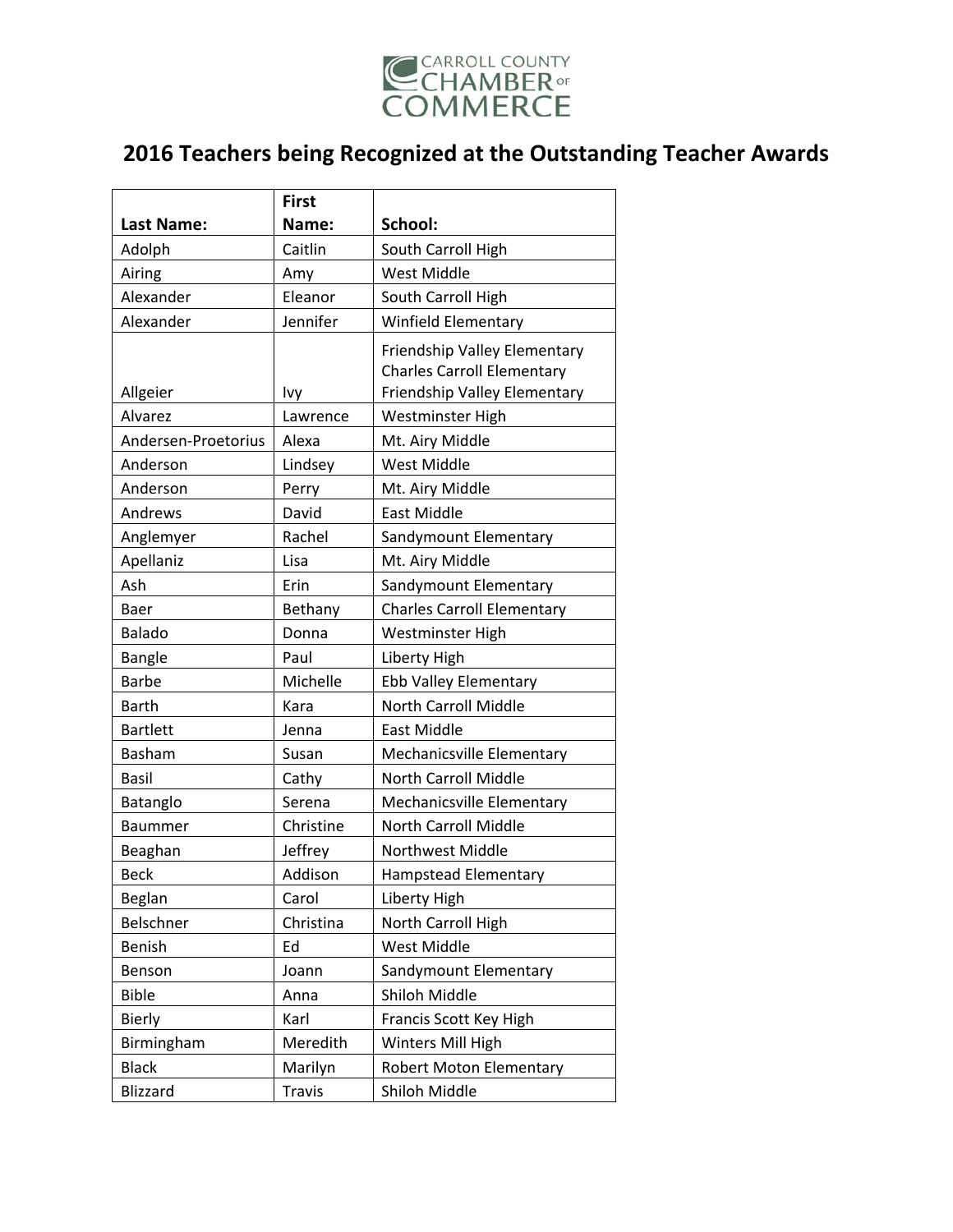

| <b>Boggs</b>    | Karen           | Sandymount Elementary               |
|-----------------|-----------------|-------------------------------------|
| Bollinger       | Leslie          | <b>Cranberry Station Elementary</b> |
| Bongiovani      | Shane           | Liberty High                        |
| <b>Booz</b>     | Sara            | Westminster High                    |
| Borrelli        | Nicole          | <b>Eldersburg Elementary</b>        |
| Bouselli        | Christian       | Manchester Valley High              |
| <b>Bowersox</b> | Steve           | Westminster High                    |
| <b>Brecker</b>  | Timothy         | Liberty High                        |
| <b>Brown</b>    | Heather         | Gateway / Crossroads                |
| <b>Brown</b>    | Robert          | Westminster High                    |
| <b>Browning</b> | Eileen          | Shiloh Middle                       |
| <b>Brunnett</b> | Kathleen        | Westminster High                    |
| <b>Bushong</b>  | Sarah           | Sandymount Elementary               |
| Cain            | Wendy           | Century High                        |
| Callahan        | Wendy           | North Carroll Middle                |
| Carlow          | Greg            | <b>New Windsor Middle</b>           |
| Carr            | Ann             | <b>Elmer Wolfe Elementary</b>       |
| Carter          | Laura           | Winters Mill High                   |
| Cassatt         | Sharon          | Francis Scott Key High              |
| Centi           | Virginia        | Mt. Airy Middle                     |
| Chalk           | <b>Nicholas</b> | Oklahoma Road Middle                |
| Chamelin        | Ruth            | Westminster High                    |
| Chaney          | Elizabeth       | Runnymede Elementary                |
| Chapman         | Tara            | Westminster High                    |
| Chase           | Thomas          | Francis Scott Key High              |
| Cherneski       | Jennifer        | Taneytown Elementary                |
| Cherry          | Carolyn         | Oklahoma Road Middle                |
| Chiaramonte     | Ralph           | Liberty High                        |
| Chisholm        | Tammy           | North Carroll Middle                |
| Chrencik        | Megan           | Mechanicsville Elementary           |
| Cianelli        | Nicole          | <b>Winfield Elementary</b>          |
| Collett         | Brittany        | <b>Robert Moton Elementary</b>      |
| Collins         | <b>Tianne</b>   | Mechanicsville Elementary           |
| Connor          | Sean            | Mt. Airy Middle                     |
| Corbin          | Desiree         | Freedom Elementary                  |
| Crouse          | Kelsey          | Runnymede Elementary                |
| Cunningham      | Andrew          | Manchester Elementary               |
| Daum            | Elizabeth       | Westminster High                    |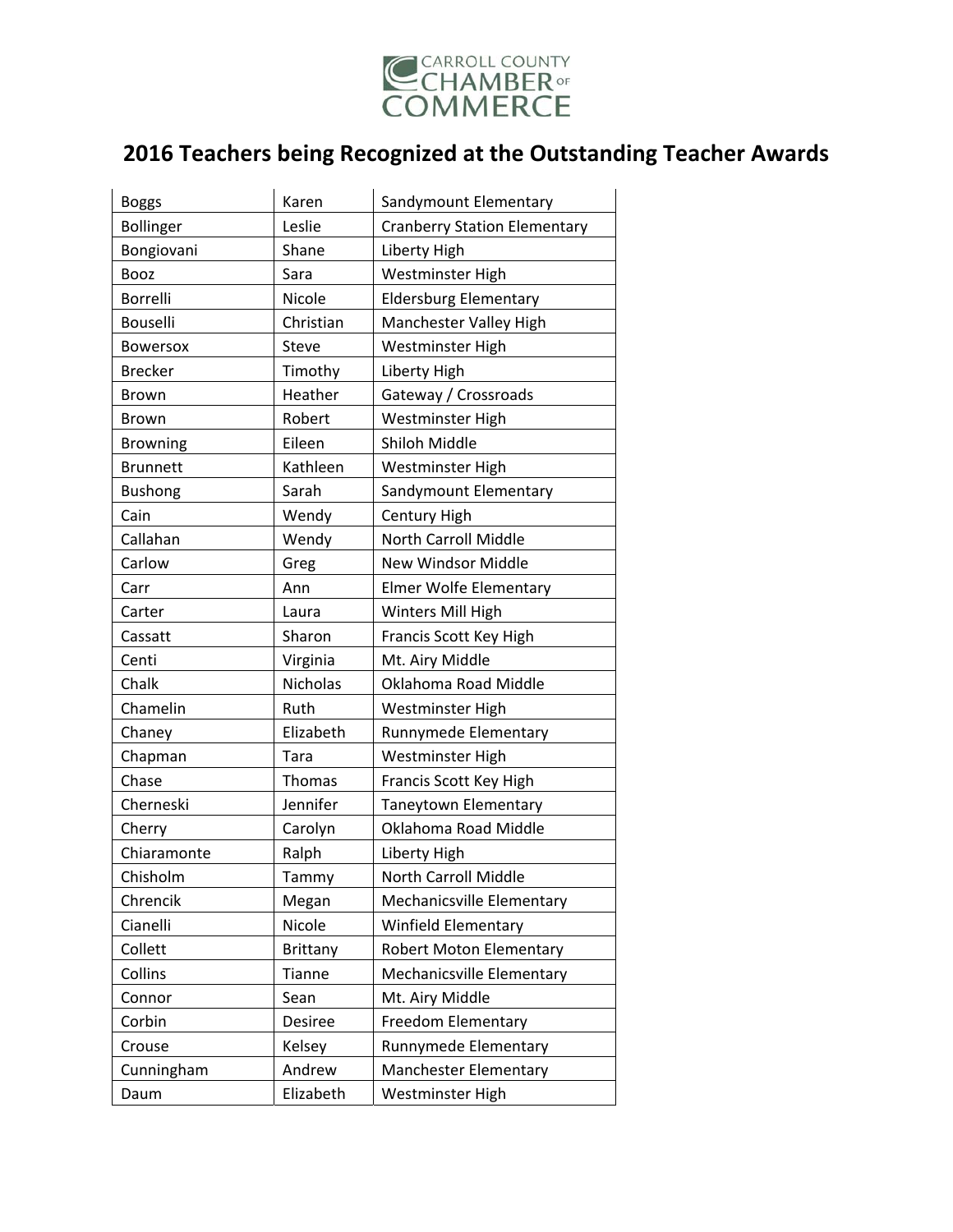

| Davey           | Kelly           | New Windsor Middle            |
|-----------------|-----------------|-------------------------------|
| Davidson        | Joshua          | <b>North Carroll Middle</b>   |
| Davidson        | Molly           | Francis Scott Key High        |
| Davis           | Heather         | Mechanicsville Elementary     |
| Davis           | Marian          | West Middle                   |
| Demidenko       | Teresa          | Ebb Valley Elementary         |
| Dennsteadt      | Kristina        | <b>Elmer Wolfe Elementary</b> |
| Depace          | <b>Nicholas</b> | East Middle                   |
| Dettinger       | Jennifer        | Runnymede Elementary          |
| Develin         | <b>Thomas</b>   | Runnymede Elementary          |
| Diegel          | Denise          | Westminster High              |
| DiLeonardi      | Patricia        | Liberty High                  |
| Dill            | Dawne           | Century High                  |
| Diseroad        | <b>Frances</b>  | North Carroll Middle          |
| Disharoon       | Grant           | <b>East Middle</b>            |
| Ditzel          | Constance       | Sandymount Elementary         |
| Dobbin          | Sydney          | Friendship Valley Elementary  |
| Doolan          | Jeff            | Westminster High              |
| Doolan          | Marsha          | North Carroll Middle          |
| Dorwart         | Anne            | Century High                  |
| Dotterweich     | Patrick         | Shiloh Middle                 |
| Douglas         | Lori            | Runnymede Elementary          |
| Duffy           | <b>Alexis</b>   | <b>New Windsor Middle</b>     |
| Duffy           | William         | Francis Scott Key High        |
| Duppins-Stanton | Kimberly        | <b>Freedom Elementary</b>     |
| Durkin          | Tim             | Liberty High                  |
| Duryea          | Theresa         | North Carroll Middle          |
| Earp            | <b>Nicholas</b> | Piney Ridge Elementary        |
| Eichhorst       |                 |                               |
|                 | Lisa            | Manchester Elementary         |
| Eissele         | Cathy           | Carrolltowne Elementary       |
| Emerson         | Bronwyn         | Westminster High              |
| Evans           | Deanna          | <b>Elmer Wolfe Elementary</b> |
| Fair            | Emily           | Francis Scott Key High        |
| Ferrin          | Charles         | Century High                  |
| Findlay         | Sara            | Oklahoma Road Middle          |
| Fischer         | Terry           | Linton Springs Elementary     |
| Fitzgerald      | Michelle        | Runnymede Elementary          |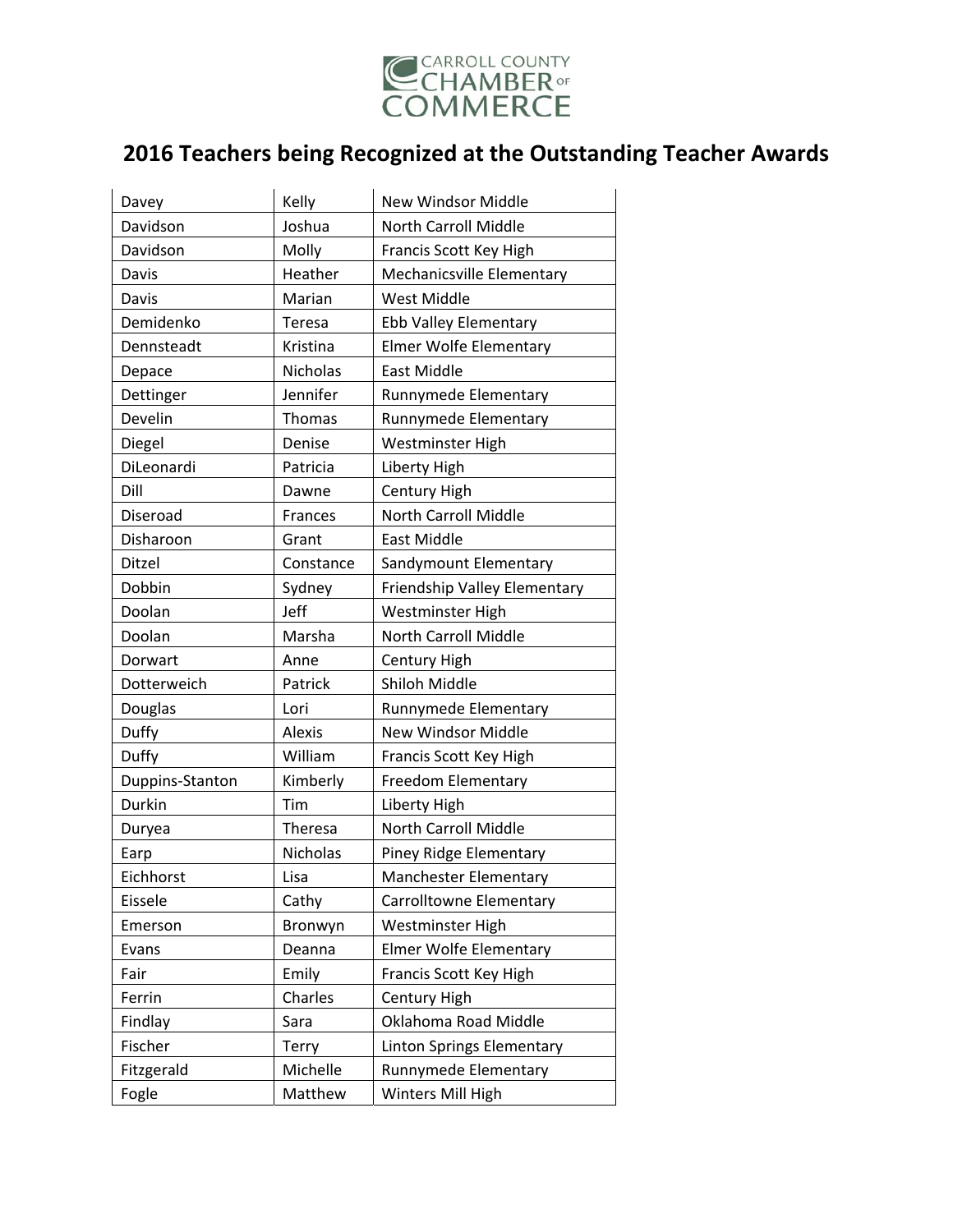

| Foote           | Gary           | South Carroll High                |
|-----------------|----------------|-----------------------------------|
| Fosnot          | Michael        | Ebb Valley Elementary             |
| Foster          | Penny          | Century High                      |
| Franklin        | Christina      | South Carroll High                |
| Freed           | Cynthia        | <b>Charles Carroll Elementary</b> |
| Frey            | Sarah          | Runnymede Elementary              |
| Fritch          | Jason          | Liberty High                      |
| Fritz           | Heather        | <b>Ebb Valley Elementary</b>      |
| Frock           | Cathy          | Mechanicsville Elementary         |
| Frushour        | Amanda         | <b>Westminster Elementary</b>     |
| Fuhr            | Adam           | Liberty High                      |
| Funk            | Gina           | Runnymede Elementary              |
| Gailey          | <b>Bailey</b>  | Friendship Valley Elementary      |
| Gallagher       | <b>Brendan</b> | Career and Technology Center      |
| Gentile         | Michelle       | Mechanicsville Elementary         |
| Giese           | John           | Liberty High                      |
| Gill            | Kristin        | Sandymount Elementary             |
| Gill            | Mariah         | <b>Northwest Middle</b>           |
| Giusto          | Laura          | Runnymede Elementary              |
| Gladden         | Tiffany        | Sandymount Elementary             |
| Glass           | Nathan         | Manchester Valley High            |
| Glass           | Tanya          | Runnymede Elementary              |
| Goeres          | Rose           | Freedom Elementary                |
| Goffena         | Jennifer       | Shiloh Middle                     |
| Golden          | Michael        | Oklahoma Road Middle              |
| Goodson         | Pamela         | Spring Garden Elementary          |
| Gore            | Roberta        | North Carroll High                |
| Gottleib        | Kristen        | Winters Mill High                 |
| Graham          | <b>Tracy</b>   | Mt. Airy Elementary               |
| Grant           | Vicky          | South Carroll High                |
| Gray-Pocasangre | Kelly          | <b>Winfield Elementary</b>        |
| Griffin         | <b>Bridget</b> | Shiloh Middle                     |
| Griffith        | Judy           | <b>Carrolltowne Elementary</b>    |
| Groft           | Diane          | Spring Garden Elementary          |
| Gury            | Donna          | Carrolltowne Elementary           |
| Haddaway        | Rona           | Manchester Elementary             |
| Hadden          | Grant          | West Middle                       |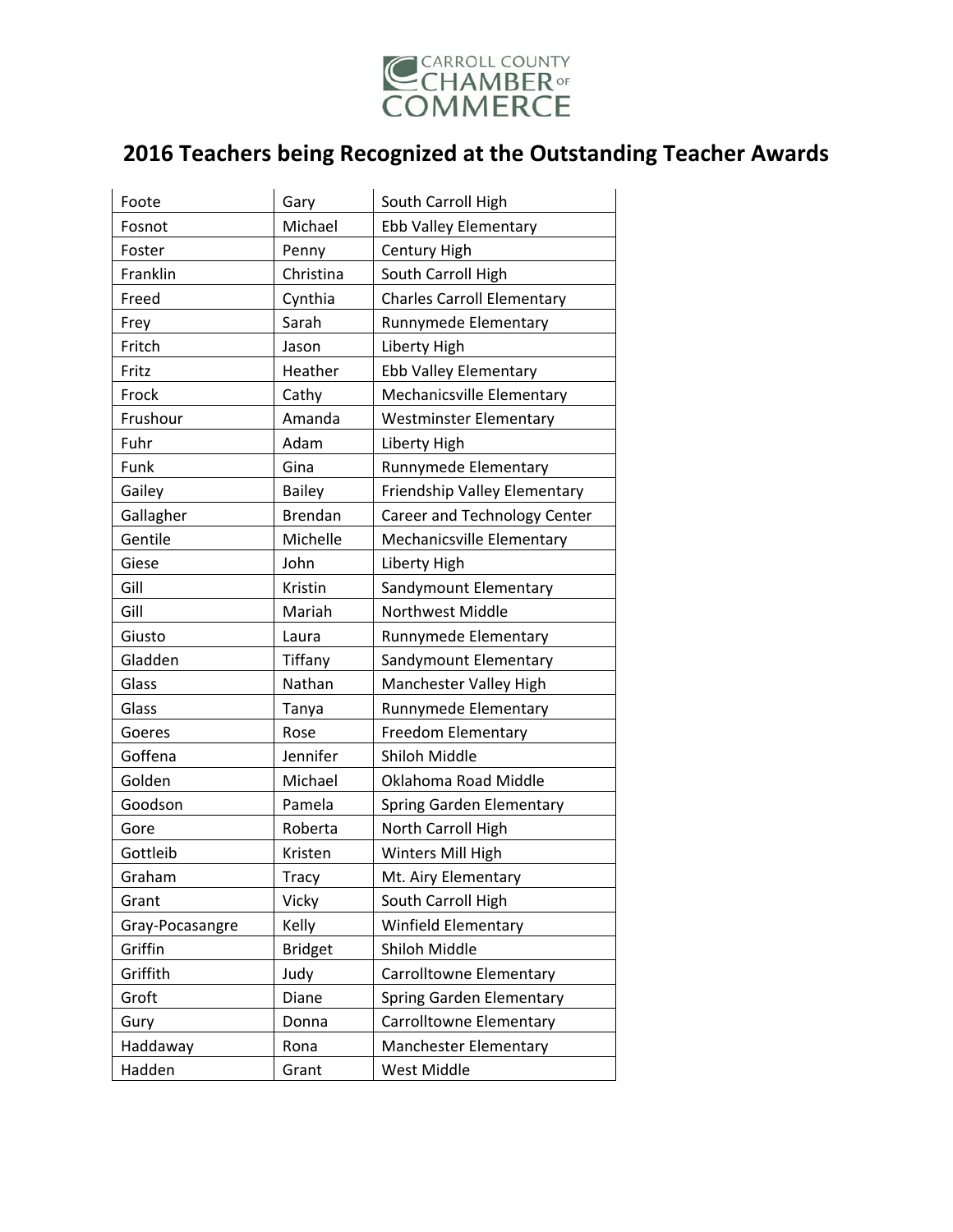

|                |               | Oklahoma Road Middle             |
|----------------|---------------|----------------------------------|
| Haerbig        | Alaina        | Sykesville Middle                |
| Haff           | Elizabeth     | Mt. Airy Elementary              |
| Hafner         | Suzanne       | Francis Scott Key High           |
| <b>Hallis</b>  | Vernon        | Liberty High                     |
| Hampt          | Shawn         | Manchester Valley High           |
| Harrington     | Jesse         | North Carroll Middle             |
| Harris         | Darcel        | East Middle                      |
| Harrison       | Callie        | Liberty High                     |
| <b>Hawkins</b> | Marie         | Oklahoma Road Middle             |
| Hayman         | Lori          | Sandymount Elementary            |
| Henry          | Nicole        | Century High                     |
| Herbert        | Justin        | Mt. Airy Middle                  |
| Herbst         | Sheila        | <b>East Middle</b>               |
| Herbstsomer    | Robert        | East Middle                      |
| Heser          | Alyssa        | Sandymount Elementary            |
| <b>Hicks</b>   | Andrew        | Winters Mill High                |
| <b>Hicks</b>   | Michelle      | <b>Carroll Springs</b>           |
| Hill           | Christine     | <b>North Carroll Middle</b>      |
|                |               |                                  |
| Holt           | John          | Winters Mill High                |
| Hopwood        | Lisa          | Sandymount Elementary            |
| Hull           | Edward        | New Windsor Middle               |
| Hultquist      | Patricia      | Parr's Ridge Elementary          |
| Hunsicker      | Nicole        | Runnymede Elementary             |
| Iman           | Erin          | <b>Carroll Springs</b>           |
| Inge           | Sharon        | <b>Linton Springs Elementary</b> |
| Jason          | <b>Brandi</b> | Liberty High                     |
| Jenoff         | Ashley        | West Middle                      |
| Johnson        | Courtney      | Westminster High                 |
| Johnson        | Kimberly      | South Carroll High               |
| Jones          | Deb           | Piney Ridge Elementary           |
| Jones          | Jennifer      | Westminster High                 |
| Jones          | Kimani        | Gateway / Crossroads             |
| Joseph         | Matthew       | South Carroll High               |
| Kalbaugh       | Gemma         | Manchester Elementary            |
| Kays           | Angela        | Manchester Valley High           |
| Kelly          | Misti         | East Middle                      |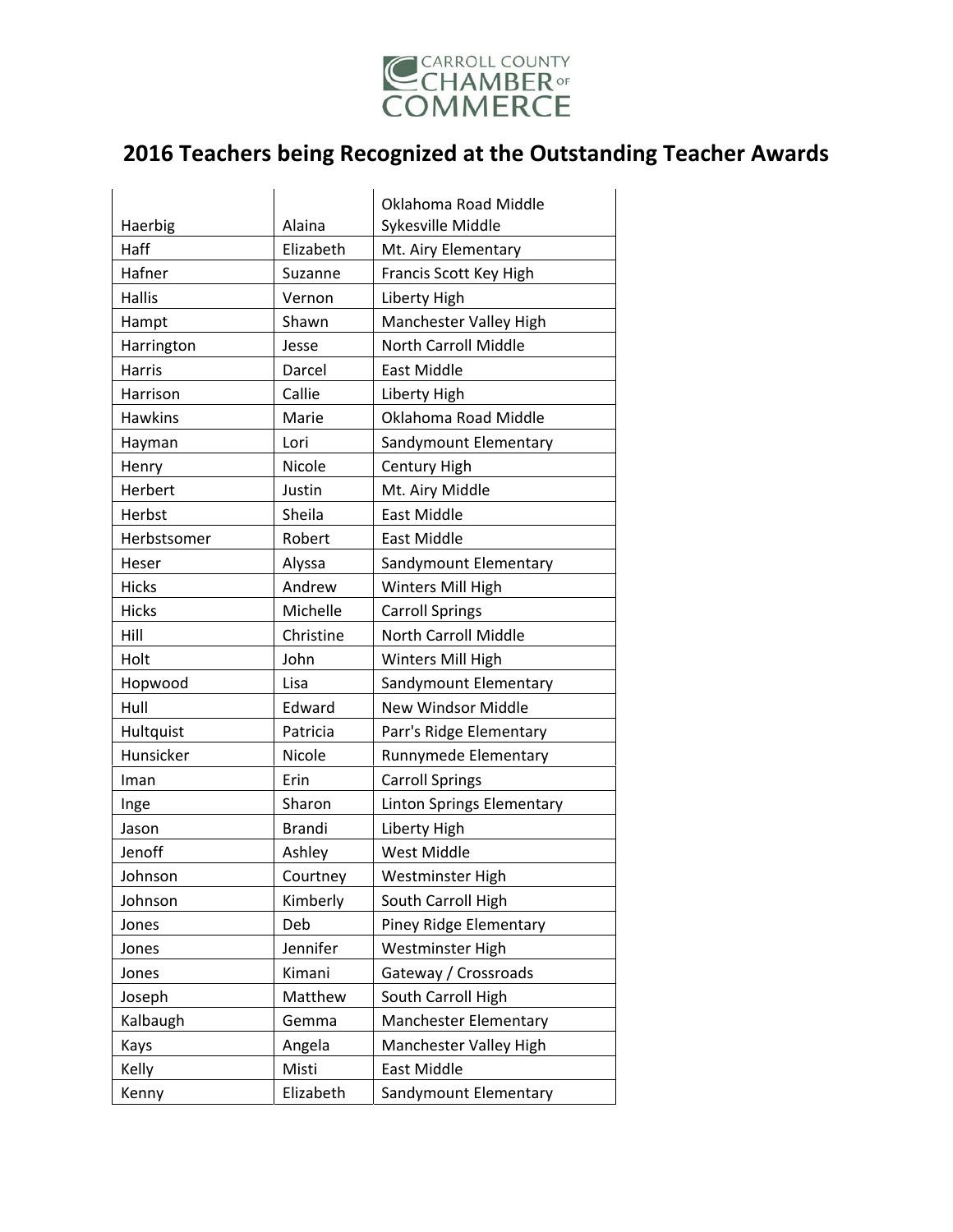

| Kerby         | Elizabeth      | <b>Manchester Elementary</b>        |
|---------------|----------------|-------------------------------------|
| Kiley         | Debra          | Sandymount Elementary               |
| King          | Kristen        | <b>Westminster Elementary</b>       |
| Kinnie        | Gordon         | Career and Technology Center        |
| Kirschbaum    | Kristyn        | Sandymount Elementary               |
| Knies         | Cynthia        | <b>Eldersburg Elementary</b>        |
| Knight        | <b>Brandon</b> | North Carroll Middle                |
| Knox          | Jaime          | Shiloh Middle                       |
| Knutsen       | Leslie         | Century High                        |
| Koontz        | Denean         | North Carroll High                  |
| Korman        | Adrienne       | Francis Scott Key High              |
| Kozimor       | Regina         | Francis Scott Key High              |
| Kretzer       | Kelly          | <b>West Middle</b>                  |
| LaGreca       | Gina           | Runnymede Elementary                |
| Lamb          | Jennifer       | Oklahoma Road Middle                |
| Lamb          | Kalina         | <b>Manchester Elementary</b>        |
| Lane          | Sherrill       | Northwest Middle                    |
| Laughlin      | William        | Sandymount Elementary               |
| Leckron       | Amy            | Ebb Valley Elementary               |
| Leckron       | Todd           | Robert Moton Elementary             |
| Lee           | Sean           | South Carroll High                  |
| Lehman        | Robert         | North Carroll High                  |
| Leibensperger | Matthew        | North Carroll High                  |
| Leister       | Shannon        | South Carroll High                  |
| Levy          | Janeli         | <b>West Middle</b>                  |
| Lewis         | Jessica        | Liberty High                        |
| Liberty       | Nicholas       | New Windsor Middle                  |
| Lichtenberg   | Courtney       | <b>East Middle</b>                  |
| Litzau        | Timothy        | <b>Linton Springs Elementary</b>    |
| Livingston    | Lisa           | <b>West Middle</b>                  |
| Lombardo      | Ana            | North Carroll High                  |
| Long          | Rachel         | Sandymount Elementary               |
| Lorenz        | Rachel         | Friendship Valley Elementary        |
| Lynch         | Penny          | Francis Scott Key High              |
| Macurak       | Lisa           | New Windsor Middle                  |
| Manfra        | Victoria       | Hampstead Elementary                |
| Mannherz      | Nikole         | <b>Elmer Wolfe Elementary</b>       |
| Marlo         | Jeanne         | <b>Cranberry Station Elementary</b> |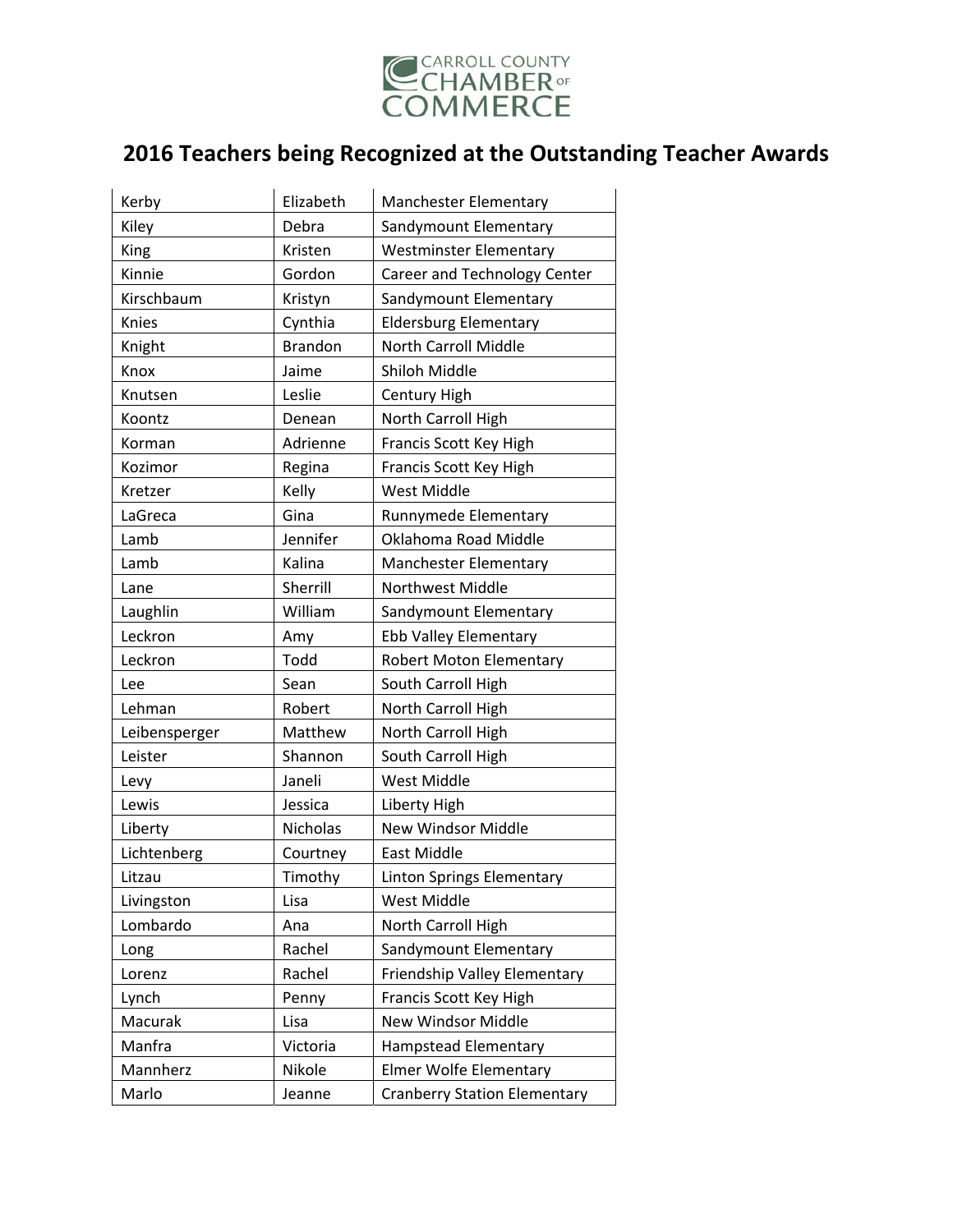

| Martin           | Lisa      | Sandymount Elementary               |
|------------------|-----------|-------------------------------------|
| Mason            | Jean      | <b>North Carroll Middle</b>         |
| Mathais          | Laurian   | Elmer Wolfe Elementary              |
| May              | Kelly     | <b>Elmer Wolfe Elementary</b>       |
| Mayberry         | Margaret  | East Middle                         |
| Mays             | Nancy     | North Carroll Middle                |
| McAndrew         | Erica     | Spring Garden Elementary            |
| McCarthy         | Erin      | Liberty High                        |
| <b>McCormick</b> | Cathlin   | <b>East Middle</b>                  |
| McCullin         | Francis   | <b>West Middle</b>                  |
| McLeod           | Kathleen  | Sykesville Middle                   |
| Mechalske        | Mary      | Runnymede Elementary                |
| Meros            | Karen     | Westminster High                    |
| Mersinger        | Dorothy   | <b>Ebb Valley Elementary</b>        |
| Metzger          | Justin    | Century High                        |
| Michel           | Regina    | <b>Hampstead Elementary</b>         |
| Midkiff          | Dannielle | Friendship Valley Elementary        |
| Mihalyov         | Kenneth   | <b>West Middle</b>                  |
| Miksa            | Lauren    | Mechanicsville Elementary           |
| Miller           | Heather   | William Winchester Elementary       |
| Mills            | Catherine | Mt. Airy Elementary                 |
| Miner            | Ashley    | Oklahoma Road Middle                |
| Mitchell         | Jennifer  | Mt. Airy Elementary                 |
| Mohr             | Renee     | Westminster High                    |
| Mongold          | Kathleen  | Westminster High                    |
| Monroe           | Morgan    | Francis Scott Key High              |
| Moore            | Jennifer  | Sandymount Elementary               |
| Morgan           | Jessica   | Oklahoma Road Middle                |
| Morgan           | Rachel    | North Carroll Middle                |
| Morrissett       | Sarah     | Sandymount Elementary               |
| Moyer            | Kimberly  | Century High                        |
| Mullinix         | Amy       | <b>Eldersburg Elementary</b>        |
| Murphy           | William   | Mt. Airy Elementary                 |
| <b>Myers</b>     | Karen     | <b>West Middle</b>                  |
| <b>Myers</b>     | Lorraine  | William Winchester Elementary       |
| Nave             | Jamie     | Piney Ridge Elementary              |
| Neske            | Heidi     | <b>Cranberry Station Elementary</b> |
| Nichols          | Clarissa  | Taneytown Elementary                |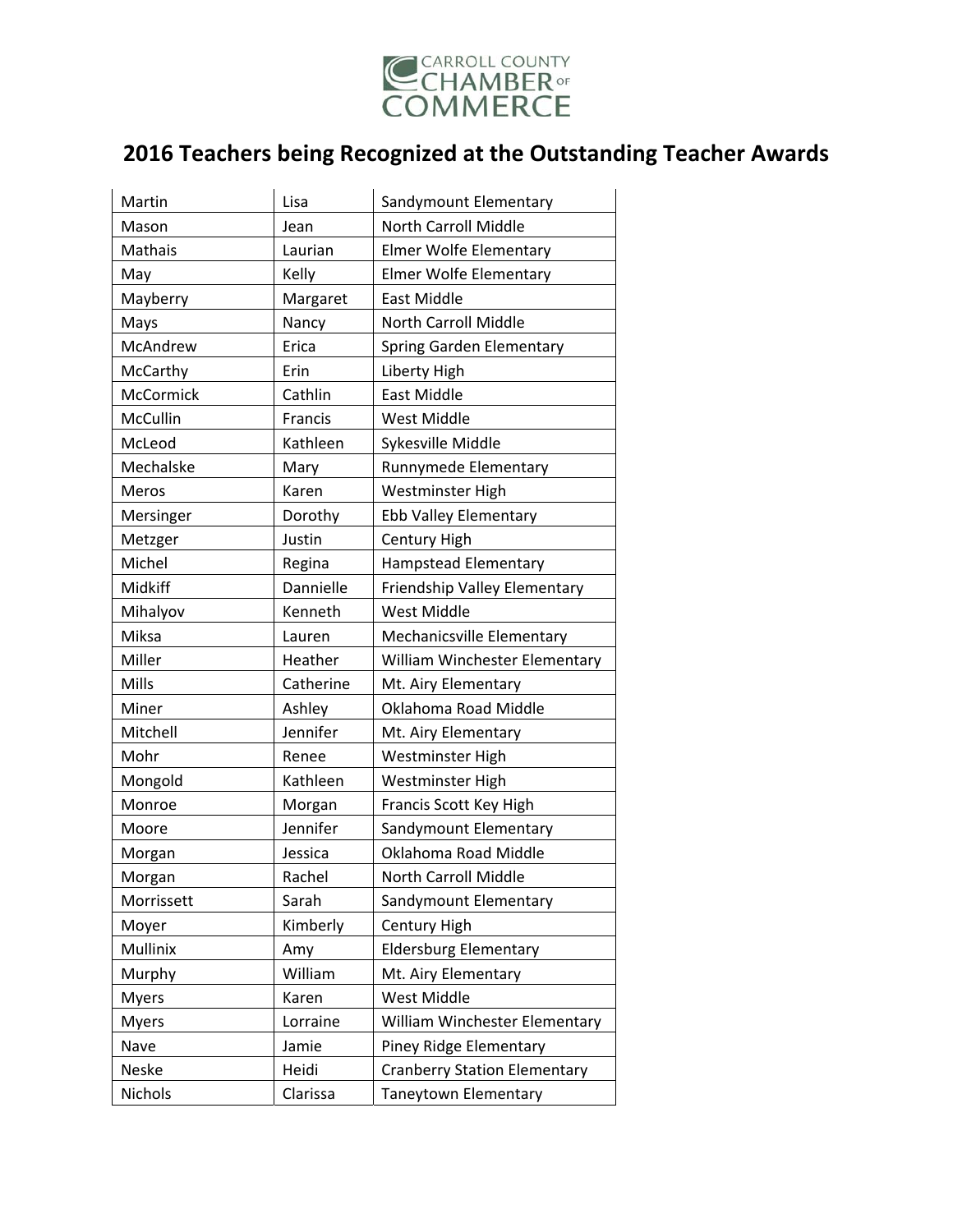

| <b>Nies</b>     | Sarah           | Mt. Airy Elementary                 |
|-----------------|-----------------|-------------------------------------|
| Oates           | <b>Beth</b>     | Piney Ridge Elementary              |
| Olson           | Margaret        | Carrolltowne Elementary             |
| O'Neal          | Robert          | North Carroll High                  |
| Penny           | Joanne          | Oklahoma Road Middle                |
| Peterson        | Kelli           | Oklahoma Road Middle                |
| Pfeffer         | Kristy          | Mt. Airy Middle                     |
| Pfleegor        | Kimberly        | Oklahoma Road Middle                |
| Phipps          | Elizabeth       | Linton Springs Elementary           |
| Plaskowitz      | Judith          | South Carroll High                  |
| Pohlhaus        | Kacy            | Sandymount Elementary               |
| Pollhammer      | Donna           | <b>Linton Springs Elementary</b>    |
| Poole           | Lisa            | Taneytown Elementary                |
| Potter          | Carole          | Mechanicsville Elementary           |
| Prajzner        | Erin            | Runnymede Elementary                |
| Quirin          | Samantha        | Liberty High                        |
| Rainbow         | Michael         | Liberty High                        |
| Raith           | Katie           | New Windsor Middle                  |
| Reck            | Donna           | North Carroll Middle                |
| Redmond         | Sarah           | Sandymount Elementary               |
| Ridgely         | Amanda          | Mechanicsville Elementary           |
| Riggin          | <b>Brittany</b> | Piney Ridge Elementary              |
| Ringgold-Goble  | Cindy           | <b>Carroll Springs</b>              |
| Rizzo           | Ashleigh        | <b>Robert Moton Elementary</b>      |
| Roberts         | James           | Westminster High                    |
| Robertson-Green | Katie           | <b>Westminster Elementary</b>       |
| Roehrle         | Erin            | Francis Scott Key High              |
| Roman           | Anthony         | North Carroll High                  |
| Rosso           | Shellie         | Francis Scott Key High              |
| Rowe            | Tina            | Westminster High                    |
| Rowinski        | Andrea          | Liberty High                        |
| Rudd            | Catherine       | <b>Cranberry Station Elementary</b> |
| Rutter          | Josh            | Northwest Middle                    |
| Rutters         | Jennifer        | Oklahoma Road Middle                |
| Ryan            | Bethanie        | Northwest Middle                    |
| Safar           | Diane           | Winters Mill High                   |
| Saltsburg       | Kimberly        | Westminster High                    |
| Saltz           | Stephanie       | Francis Scott Key High              |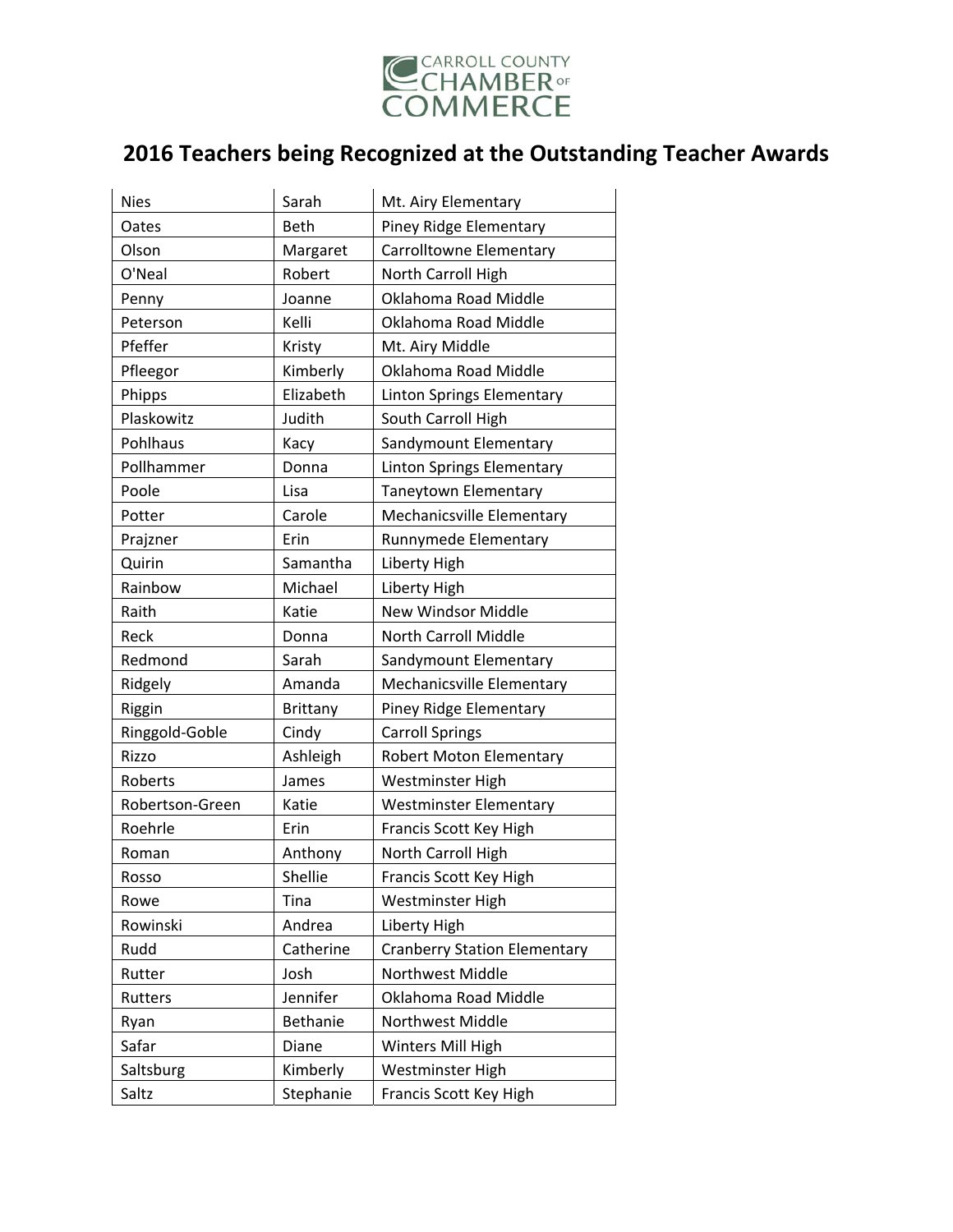

| Sands           | Gayle     | Northwest Middle                                                                   |
|-----------------|-----------|------------------------------------------------------------------------------------|
| Sapp            | Julie     | Oklahoma Road Middle                                                               |
| Satterfield     | Lauren    | Oklahoma Road Middle                                                               |
| Sawyers         | Shelby    | Northwest Middle                                                                   |
| Scanlan         | Thomas    | North Carroll High                                                                 |
| Schultz         | Julie     | Francis Scott Key High                                                             |
| Schwaab         | Catherine | <b>Charles Carroll Elementary</b>                                                  |
| Sebekos         | Ellen     | <b>Ebb Valley Elementary</b>                                                       |
| Sevik           | Ashley    | Oklahoma Road Middle                                                               |
| Sexton          | April     | Shiloh Middle                                                                      |
| Shanabarger     | Maria     | Linton Springs Elementary                                                          |
| Sharbaugh       | Denise    | <b>Winfield Elementary</b>                                                         |
| Sharpnack       | Amy       | Winfield Elementary                                                                |
| Shearer         | Janet     | Robert Moton Elementary                                                            |
| Sheely          | Megan     | Shiloh Middle                                                                      |
| Shelton         | Drew      | North Carroll Middle                                                               |
| Sherdel         | Courtney  | <b>Cranberry Station Elementary</b>                                                |
| Shively         | Karl      | Mt. Airy Middle                                                                    |
| <b>Simms</b>    | Shawn     | Westminster High                                                                   |
| Simons          | Denise    | Linton Springs Elementary                                                          |
| Sims            | Donna     | Francis Scott Key High                                                             |
| Sirian          | Karen     | Runnymede Elementary                                                               |
| Smith           | Amy       | Manchester Elementary                                                              |
| Smith           | Kelley    | <b>Linton Springs Elementary</b><br>Mt. Airy Elementary<br>Parr's Ridge Elementary |
| Smith           | Maria     | Sykesville Middle                                                                  |
| Snader          | Penny     | Oklahoma Road Middle                                                               |
| Soltis          | Karen     | Oklahoma Road Middle                                                               |
| Staub           | Robin     | Oklahoma Road Middle                                                               |
| Stencil         | Michael   | East Middle                                                                        |
| Stevens         | Jaclyn    | Westminster High                                                                   |
| Stevenson       | John      | South Carroll High                                                                 |
| <b>Stickles</b> | Melissa   | <b>Hampstead Elementary</b>                                                        |
| Stitcher        | Carrie    | Spring Garden Elementary                                                           |
| Stoner          | William   | New Windsor Middle                                                                 |
| Stowe           | Andrea    | West Middle                                                                        |
| Streaker        | Nicole    | Freedom Elementary                                                                 |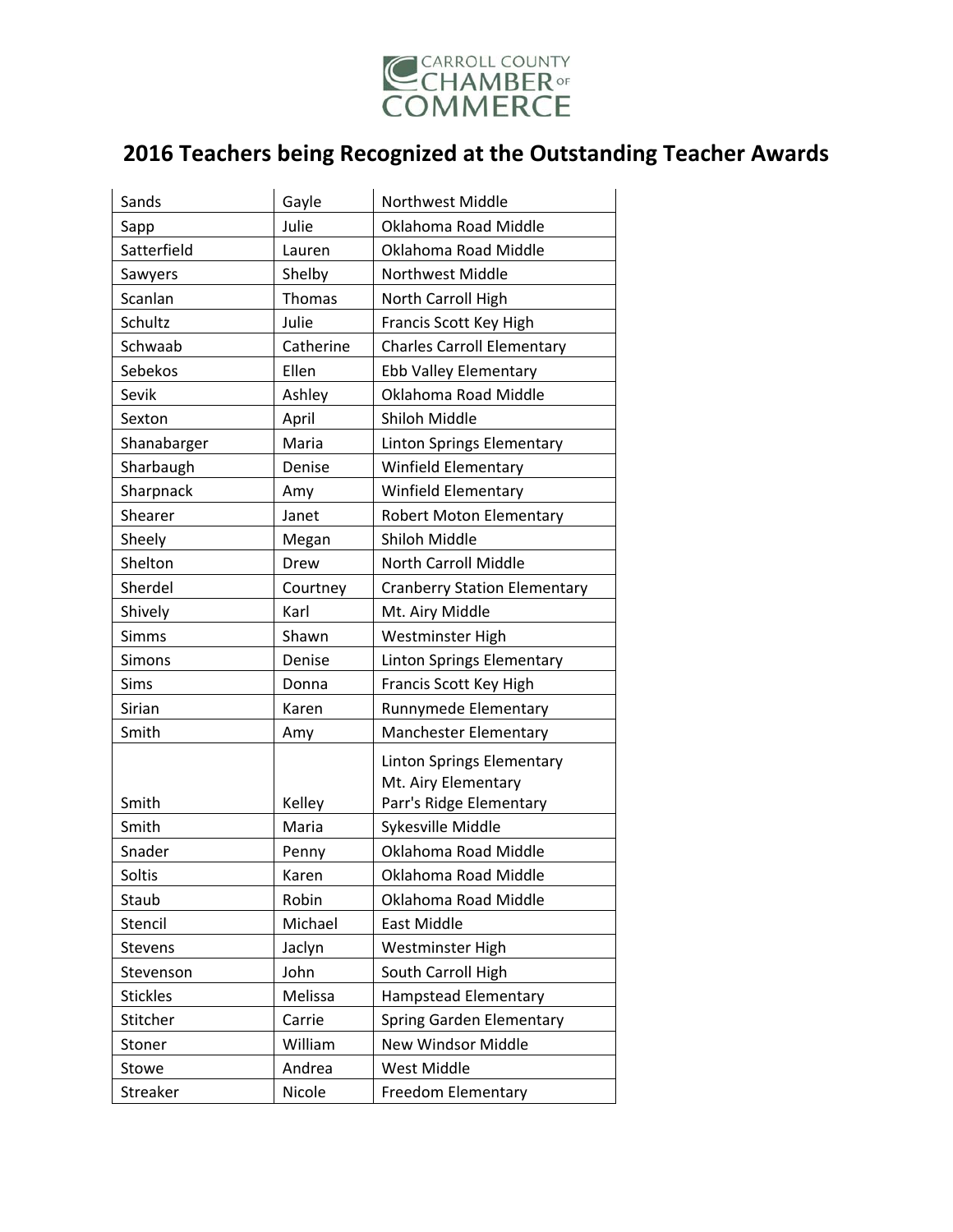

| <b>Streib</b>      | Jaime       | William Winchester Elementary       |
|--------------------|-------------|-------------------------------------|
| Strosnider         | Victoria    | <b>Northwest Middle</b>             |
| Stuber             | Tiffany     | Friendship Valley Elementary        |
| <b>Summers</b>     | Jeffrey     | Mt. Airy Middle                     |
| Sunkel             | Jordan      | Liberty High                        |
| Suscello           | Linda       | Parr's Ridge Elementary             |
| Taddei             | Lisa        | Mt. Airy Middle                     |
| Taylor             | Melodie     | Northwest Middle                    |
| Thomas             | Erin        | Northwest Middle                    |
| Thomas             | Melissa     | Westminster High                    |
| Thomen             | Tina        | Manchester Valley High              |
| Thompson           | Taylor      | Westminster High                    |
| Thurston           | Kirsten     | Mechanicsville Elementary           |
| Tiffany            | Lois        | South Carroll High                  |
| Trotz              | Nicole      | <b>Carrolltowne Elementary</b>      |
| True               | Lori        | Mt. Airy Middle                     |
| Trumbo             | Bryan       | <b>Linton Springs Elementary</b>    |
| Tumulty            | Connie      | Taneytown Elementary                |
| Tyler              | Megan       | Runnymede Elementary                |
| Uhlman             | Pamela      | <b>Hampstead Elementary</b>         |
| Unger              | Mindy       | Manchester Valley High              |
| Vaughn             | Christopher | <b>Ebb Valley Elementary</b>        |
| Vinson             | Kierre      | <b>North Carroll Middle</b>         |
| Voight             | Julie       | Freedom Elementary                  |
| Vucich             | Emily       | Linton Springs Elementary           |
| Waldeck            | Rebecca     | <b>Cranberry Station Elementary</b> |
| Walker             | Thomas      | Winters Mill High                   |
| Wallace            | Toni        | Carrolltowne Elementary             |
| Walsh              | Laura       | Friendship Valley Elementary        |
| Walters            | Jennifer    | Sandymount Elementary               |
| Ward               | Sarah       | Century High                        |
| Warfield           | Denise      | Westminster High                    |
| Warner             | Scott       | North Carroll Middle                |
| Warnick            | Andrea      | Runnymede Elementary                |
| Weaver             | Charles     | Mt. Airy Middle                     |
| Weller             | Adam        | Northwest Middle                    |
| <b>Whalen Metz</b> | Amy         | East Middle                         |
| Whitlow            | Carmela     | Sykesville Middle                   |